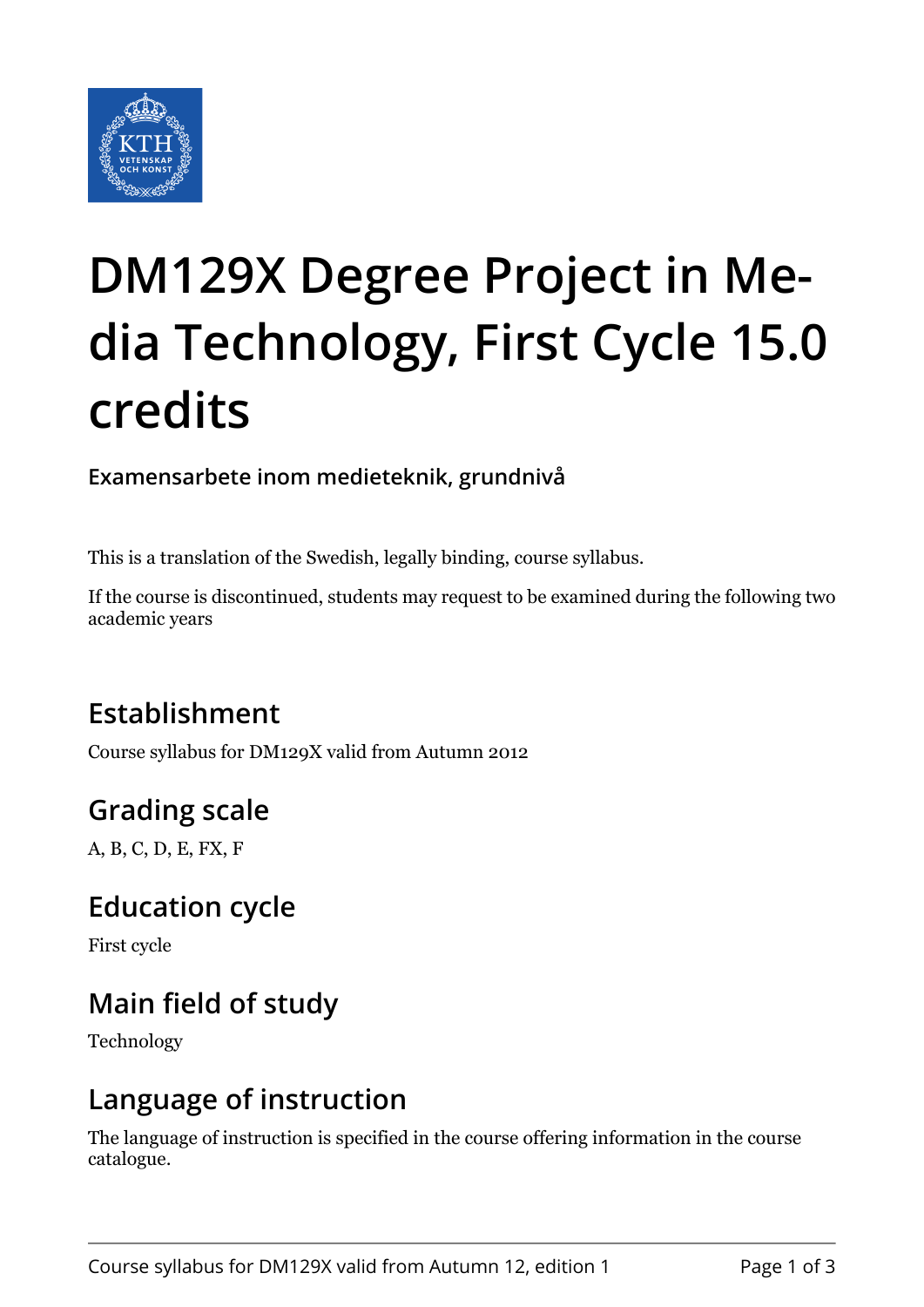#### **Intended learning outcomes**

The student should, after conducting a degree project in media technology, be able to

- apply the skills and knowledge acquired in the field of media technology at a problem
- identify, formulate and solve problems and undertake tasks in a timely manner
- reflect on, evaluate and critically discuss their own and others' scientific results

• based on a given problem select, adapt and combine different methods, and be able to motivate and critically reflect on these choices

- search for, collect, evaluate and critically interpret relevant information
- explain and discuss information, problems and solutions
- identify needs of further knowledge and develop competence
- work independently in the field of media technology
- conducting assessments of media technology in the light of relevant scientific, societal and ethical aspects

• oral and written presentations and discussions of information, problems and solutions in dialogue with different groups.

#### **Course contents**

The degree project should examine an interesting problem in media technology. A task suitable as thesis work should investigate relevant questions from the subject area. The focus of the work should be on research and analysis. Any practical work, such as programming, should be of secondary importance, and aim to investigate the research questions.

The work includes making a detailed specification and schedule for the work and to search and read literature that is relevant to the degree project. The scope should be such that it is evident that the student has worked half time during one semester. The work should be presented in a report and orally. Mandatory supervision sessions will be offered.

# **Specific prerequisites**

The academic year 12/13 you have to have at least 120 hp from year 1-3 within the Degree program in Media Technology. It has to be reported in Ladok at the middle of January at the latest.

#### **Course literature**

- Rienecker, L. & Jørgensen, P. S. (2008). Att skriva en bra uppsats. Malmö: Liber
- Litteratur som bestäms i samråd med handledaren